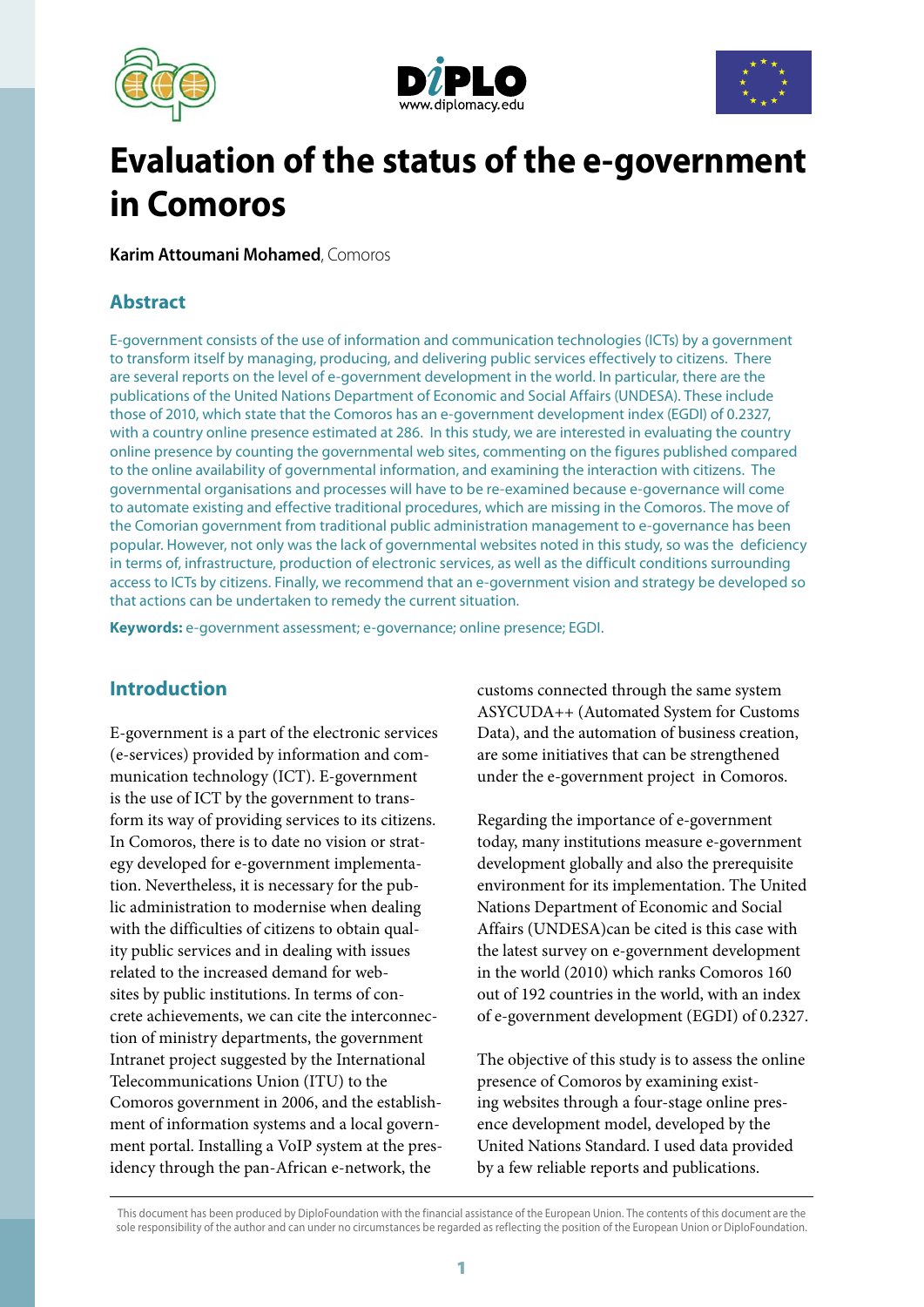In this paper, we present the situation of e-government in the Comoros. Then we evaluate the online presence of the Comoros. We identify the corporate websites, in particular the government web portal, to assess the level of online government presence, as well as the effectiveness of e-government in the country.

ICT development and citizens' access index to these technologies will let us understand the reasons that contributed to the low EGDI score for the Comoros. Next, we analyse the results and the situation of e-government, as a whole, in the country. Finally, we make suggestions and recommendations to the government and different stakeholders for creating an effective and dynamic e-government in the Comoros.

# **Understanding e-government**

E-government is the use of ICT by the government to transform its way to administer, produce, and deliver services to its citizens. We can distinguish some services of e-government, in particular, passport applications, electronic tax payments, formalities of citizenship applications, visa applications, applications for birth certificates, procedures for record pensions, progress report of a file to the public office, the collecting of citizen feedback through forums regarding governance, etc.

According to Ornager and Verma (2005), there are four main distinctions when studying the interaction of different stakeholders in the process of e-government,

- 1. The G2G, which involves the exchange of information and electronic data between different ministries and other government entities.
- 2. The G2C, which consists of electronic dissemination of information by the government to citizens and vice versa and the introduction of electronic services, thus fulfilling one of the government's main objectives, which is to communicate with citizens.
- 3. The G2B, which includes the sale of government assets to the public and has the potential to reduce costs through improved procurement practices and increased compe-

tition. In addition, this type of interaction involves transactions and exchanges between the government and companies on licensing, taxation, and permits issued for various sectors.

4. The G2E, which covers the management of public officials, employment opportunities, work instructions, rules and regulations, benefits and compensation structures for employees, and pension welfare of employees and management housing laws.

An enabling environment is required for e-government implementation. This environment is assessed through measurement tools, which measure the readiness of a country to take advantage of ICTs and to participate in the information society. Four basic parameters are developed in the ITU's *e-Government Implementation Toolkit* (ITU, 2009), namely: infrastructure, strategy, governance, and outreach for supply and demand (Figure 1).

These four dimensions are assessed through a measurement tool developed in the ITU toolkit, which allows a state to project a prerequisite for the establishment of e-government. This tool also allows for comparisons between different countries and economies.



**Figure 1.** Environment of e-government for Comoros Image Source: ITU's e-Government Implementation Toolkit (ITU, 2009)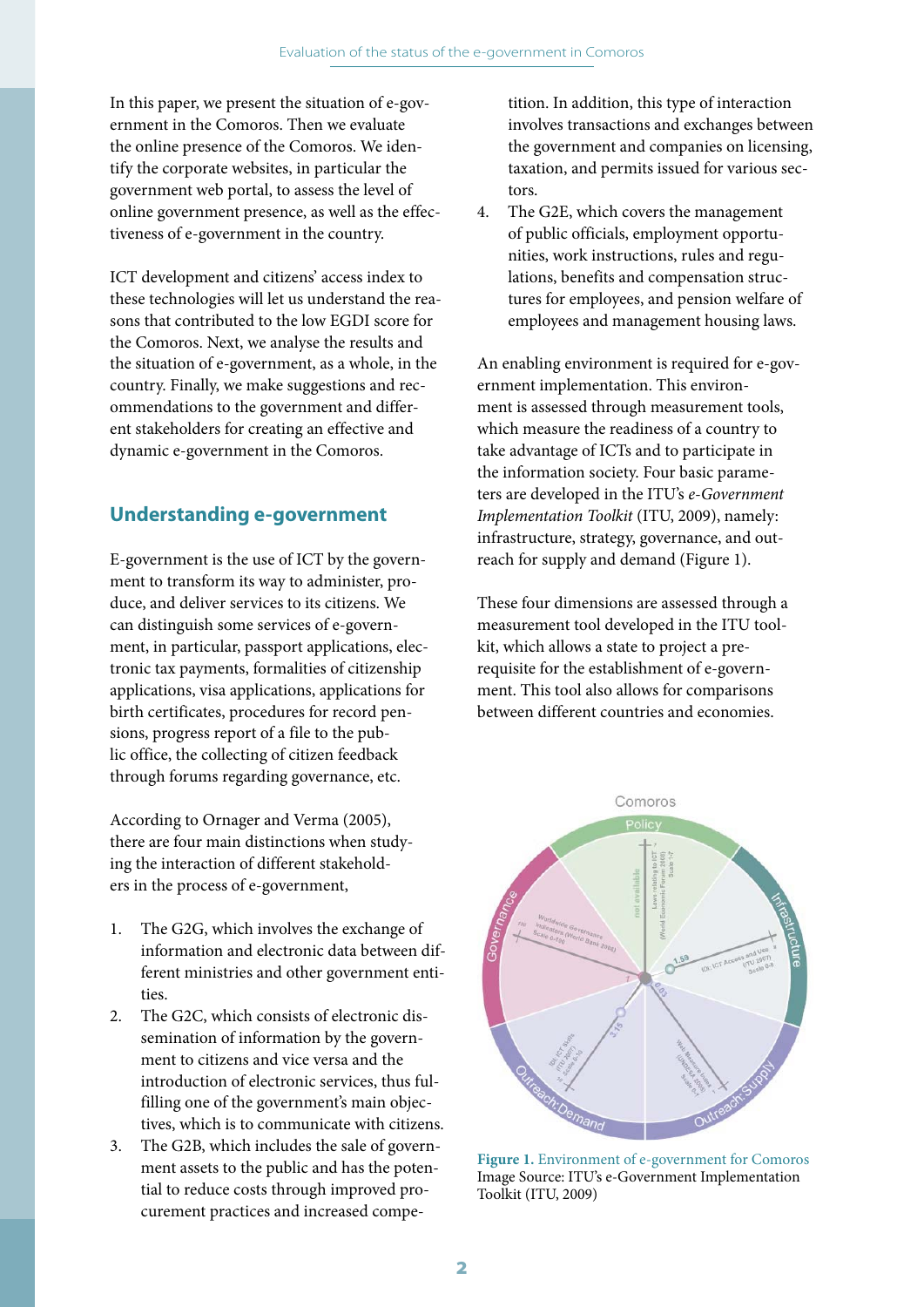

#### **Figure 2.** Dimensions of the environment of e-government

Image Source: ITU's e-Government Implementation Toolkit (ITU, 2009)

# **Comoros e-government status**

#### **The e-government development index**

The United Nations (UN) EGDI is a comprehensive classification of good will and the capacity of national administrations to use the web and mobile technologies in governmental performance. The EGDI is based on a comprehensive overview of the online presence of all 192 member states (UNDESA, 2010).

Developments and regressions made by the Comoros as assessed through the various UN annual surveys on e-government development, first published in 2003 (UNDESA), are listed in Table 1.

Mathematically, EDGI is an average of three standard indicators on the most important dimensions of e-government, namely:

- 1. the scope and quality of online services;
- 2. telecommunications connectivity; and
- 3. human capacity.

Each of these index sets is itself a composite measure that can be extracted and analysed independently.

# $EGDI = (0.34 \times Online Services Index) +$  $(0.33 \times$  *Telecommunications Index*) +  $(0.33 \times$ *Index on Human Capital)* (UNDESA, 2010)

For this study, we focus only on the index for online services of the Comoros. This index characterises the four stages of development of e-government (Table 2), namely the emergence of online services, evolution of services, availability of transactional services, and, finally, interconnected services.

In Table 2 we see a 7% emergence of online services, which is really low, and we see 3% enhancement of information services, which is confirmed by the number of available sites for the Comorian government. Out of 13 departments in the government, only two have official websites outside of the government web portal. To date, no transactions have been made between existing sites and citizens.

In terms of infrastructure, we see that only 4% of the population uses the Internet and 0.88% of the population owns a computer, indicating that most Internet users go to cyber cafes or use the Internet in their workplaces. Moreover, e-government applications are also developed for mobile phones because they have a good wear rate and the user rate is growing.

#### **Table 1.** *EGDI for Comoros from 2003 to 2010.*

| <b>Survey Year</b>                                          | 2003   | 2004   | 2005   | 2008   | 2010            |
|-------------------------------------------------------------|--------|--------|--------|--------|-----------------|
| Index on-line presence                                      | 0.0310 | 0.0310 | 0.0538 | 0.0268 | 0.0286          |
| Index on Telecommunications                                 | 0.0070 | 0.0070 | 0.0082 | 0.0137 | 0.0204          |
| Index on human capital                                      | 0.4900 | 0.5100 | 0.5300 | 0.5334 | 0.6553          |
| <b>Value EGDI</b>                                           | 0.1760 | 0.1830 | 0.1974 | 0.1896 | 0.2327          |
| <b>World Ranking</b>                                        | 155    | 157    | 155    | 170    | 160             |
| Evolution                                                   |        | $-2$   |        | $-15$  | 10 <sup>°</sup> |
| Compilation of UN surveys (UNDESA 2003 2004 2005 2008 2010) |        |        |        |        |                 |

| Compilation of UN surveys (UNDESA, 2005, 2004, 2005, 2008, 2010)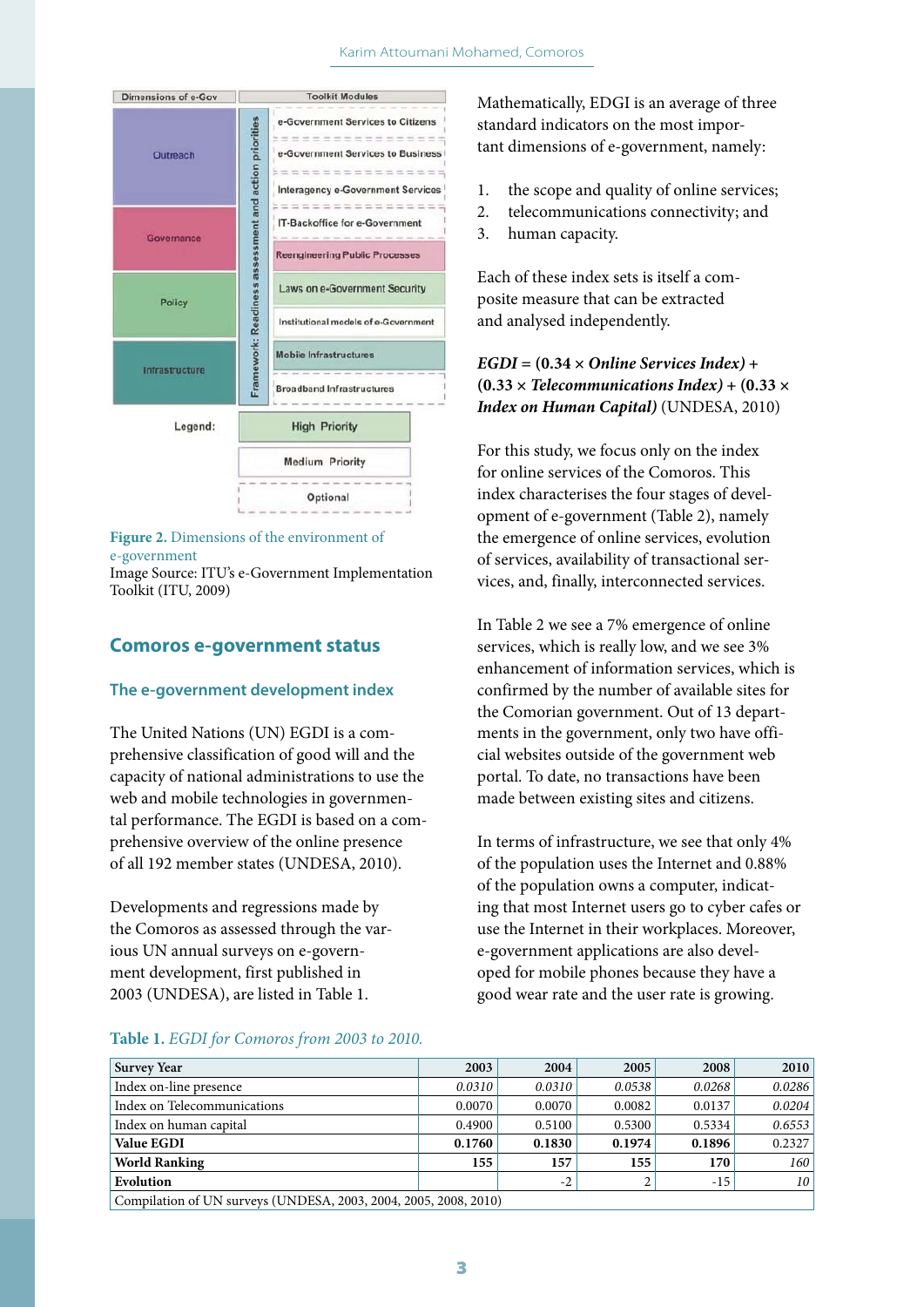|  | <b>Table 2:</b> The Comoros online presence in 2010 |  |  |  |
|--|-----------------------------------------------------|--|--|--|
|  |                                                     |  |  |  |

| World<br>Ranking | Index<br>value | services (step 1) | Emerging<br>information | information | Improved<br>services (step 2) | <b>Transactional</b><br>services (step 3) |              | Connected<br>Services (Step 4) |              | Total         |                 |
|------------------|----------------|-------------------|-------------------------|-------------|-------------------------------|-------------------------------------------|--------------|--------------------------------|--------------|---------------|-----------------|
|                  |                | Points            | Score<br>(9)            | Points      | Score<br>(%)                  | Points                                    | Score<br>(%) | Points                         | Score<br>(9) | <b>Points</b> | Score<br>$(\%)$ |
| 175              | 0.0286         |                   | −                       |             | ◡                             | $\cdots$                                  |              |                                |              | 10            |                 |
| (UNDESA, 2010)   |                |                   |                         |             |                               |                                           |              |                                |              |               |                 |

# **Table 3.** *Telecommunications Development Index 2010 for Comoros*

| <b>World</b><br>Ranking | Value  | Index Internet users per<br>100 inhabitants | Fixed telephone<br>lines per $100$<br>inhabitants | Mobile subscrip-<br>tions per 100<br>inhabitants | Personal com-<br>puters per 100<br>inhabitants | Fixed broadband<br>subscribers per<br>100 inhabitants |
|-------------------------|--------|---------------------------------------------|---------------------------------------------------|--------------------------------------------------|------------------------------------------------|-------------------------------------------------------|
| 172                     | 0.0204 | 3.42                                        | 3.02                                              | 6.20                                             | 0.88                                           | $0.00\vert$                                           |
| (UNDESA, 2010)          |        |                                             |                                                   |                                                  |                                                |                                                       |

## **An overview of the online presence**

At the time of writing this paper (March 2011), we identified government ministry or department websites that may be utilised for e-government. We also noticed that no e-directory exists at the national level and it was only by contacting officials of different ministries that we were able to obtain the following data:

- 1. The Presidency of the Union of Comoros: http://beit-salam.km
- 2. The Assembly of the Union of Comoros: www.auc.km
- 3. The Ministries of Foreign Affairs: www. diplomatie.gouv.km
- 4. The Ministry of Tourism: http://www.tourisme.gouv.km/
- 5. The Union of Chambers of Commerce and Industry and Agriculture http://www.ucciacomores.com
- 6. The National ICT Regulation Authority: www.anrtic.km
- 7. The Central Bank of the Comoros: www. bancecom.com
- 8. The National Centre for Documentation and Scientific Research: http://www.cndrscomores.org
- 9. Procedures for creating business and association in Comoros: http://comores.e-regulations.org

### **Methodology used for assessment**

To emphasise the provision of services and their potential use by the public, we checked the performance of a given website against the four

steps presented earlier. Emphasis is placed on the effectiveness of the use of ICT by the government for providing services to the Comorians citizens. This evaluation is done in Table 4.

## **Results and comments**

Of the nine government websites evaluated, only 50% can be considered as meeting the criteria of the step 1: **Emergence of the Online Services**. Most of them are not accessible from the government portal. Indeed, in attempting to access one of the two sites that are not accessible at all, a notification of a virus came up. General information is present in all of the web sites listed. Some web sites are not updated.

All websites assessed need to improve by providing assistance to citizens in a way that will help them improve their relationship with the government. There are no transactions with citizens. Indeed, bidirectional communication with citizens, including the ability to consult and receive feedback on government policies, programs, and regulations, does not exist. Forum links are available on a limited number of websites, including the government portal, but are not functional, and online survey tools are not used. The other deficiency is observed in the necessary conditions for transacting online, namely the security aspect through a public encryption infrastructure. This infrastructure is lacking in the Comoros. The element that most characterises a country's online absence is the use of Yahoo and Hotmail email addresses by not only ordinary citizens but by state officials up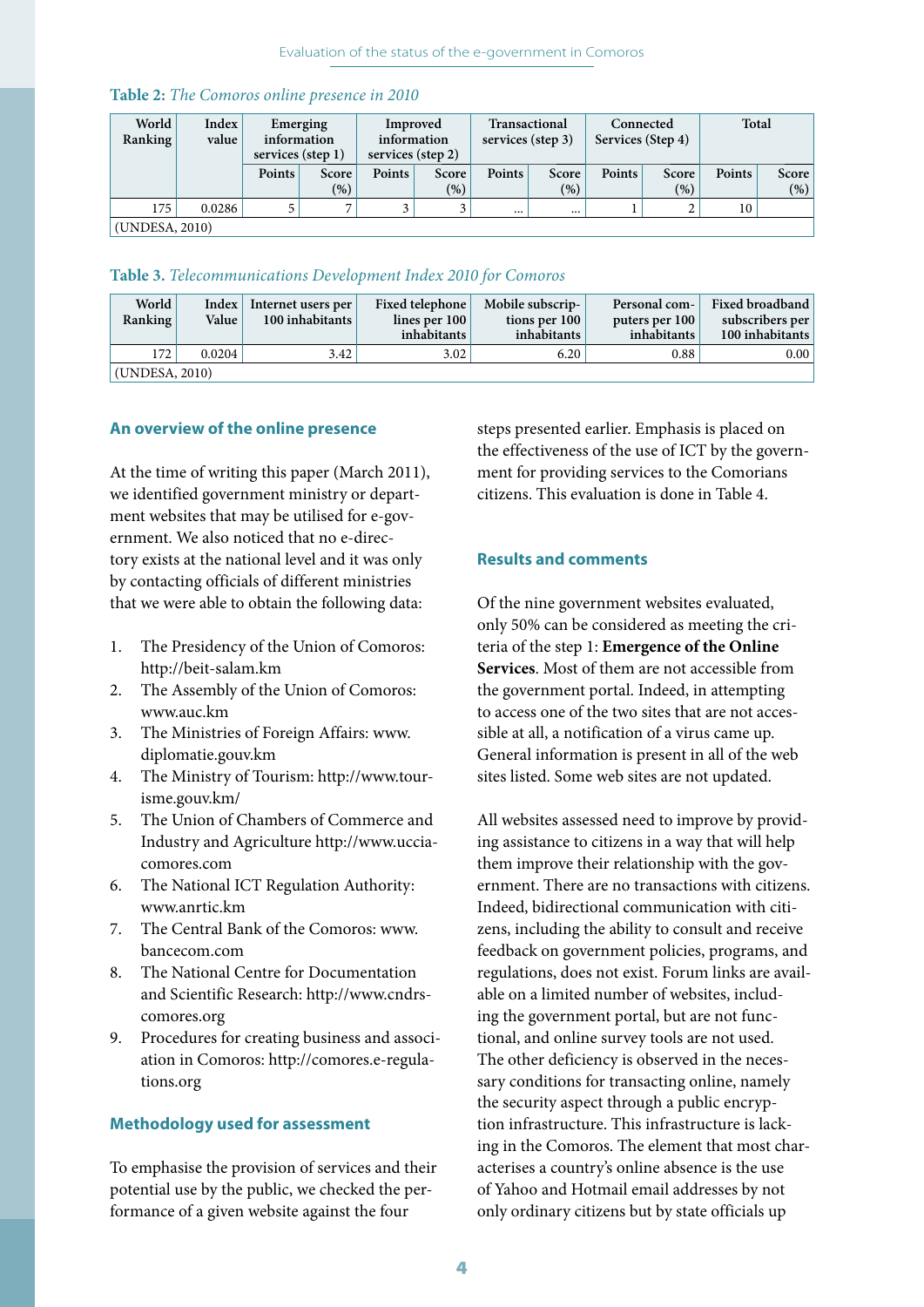| <b>Site analysis</b>                                                                   | <b>Emergence of the Online Services</b><br>(Step 1)                                                                                                                                                                                                                                                                                                          | Improved information ser-<br>vices (Step 2)                                                                                                                                                                         | <b>Transaction Services</b><br>(Step 3)                                                                                                                        | Interconnected<br>services (step 4)                             |
|----------------------------------------------------------------------------------------|--------------------------------------------------------------------------------------------------------------------------------------------------------------------------------------------------------------------------------------------------------------------------------------------------------------------------------------------------------------|---------------------------------------------------------------------------------------------------------------------------------------------------------------------------------------------------------------------|----------------------------------------------------------------------------------------------------------------------------------------------------------------|-----------------------------------------------------------------|
| Presidency of the<br><b>Union of Comoros</b><br>Hosted in<br>Comoros                   | First website to be established for the govern-<br>ment. Detailed information on the presidency<br>and public institutions are included. We have<br>access to government information that is<br>regularly published and updated. Links point<br>to other state institutions, except that all these<br>institutions do not yet have their own web<br>portals. | No forms available. The forum<br>is not functional; no survey is<br>conducted on this portal. The<br>site is available only in French,<br>while Arabic is the second<br>official language.                          | No transactions are<br>conducted between the<br>government and citizens.                                                                                       | This site is not inter-<br>connected with any<br>other service. |
| Assembly of the<br><b>Union of Comoros</b><br>Hosted in<br>Comoros                     | Practical information for the public is provided<br>with respect to the composition of the assem-<br>bly of the union, its functioning, the agenda<br>of parliament, and procedures for visiting the<br>institution. Furthermore, it should be noted<br>that the information is not maintained. Broken<br>links exist and should be completed.               | Forms are not available, while<br>the site claims to provide an<br>opportunity for citizens to<br>attend parliamentary sessions.<br>The site is available only in<br>French.                                        | No interaction exists<br>between the assembly and<br>the citizens. (For example,<br>citizens could give their<br>views on the texts studied<br>by the assembly | This site is not inter-<br>connected with any<br>other service. |
| Ministry of<br><b>External Relations</b><br>(MIREX)<br>Hosted in<br>Comoros            | Practical information for the public is provided<br>with respect to comorian diplomacy, the com-<br>position of this department. Furthermore, it<br>should be noted that the information available<br>is not maintained.                                                                                                                                     | Information is given on the<br>procedures for obtaining visas<br>but no forms are available for<br>download. The site is in French<br>only.                                                                         | No transactions exist<br>between this department<br>and citizens or with any<br>foreign person who might<br>be interested in coming to<br>the Comoros.         | This site is not inter-<br>connected with any<br>other service. |
| Ministry of<br>Tourism<br>Hosted in<br>Comoros                                         | In trying to access this site an error message<br>indicated the presence of a virus on the site.                                                                                                                                                                                                                                                             |                                                                                                                                                                                                                     |                                                                                                                                                                |                                                                 |
| Union of<br>Chambers of<br>Commerce,<br>Industry and<br>Agriculture<br>Hosted abroad   | Practical information for the public is provided<br>with respect to the economic environment<br>of the Comoros. Information is updated. All<br>the links point to other sites and information.<br>Repositories of information are accessible.                                                                                                                | A download area exists. Calls<br>for applications are published.<br>Events are announced. Forums<br>are available, and even a space<br>for research jobs exists.                                                    | The tools in this site allow<br>interaction with the public<br>and all traders. However,<br>transactions are not cur-<br>rently being made.                    | This site is not inter-<br>connected with any<br>other service. |
| <b>National ICT</b><br>Regulation<br>Authority<br>Hosted in<br>Comoros                 | The basic regulations are available. Practical<br>information for the public and stakeholders<br>in the ICT sector are not provided. The news<br>published is not updated. There is a lack of<br>links to other sites. Repositories of information<br>are accessible.                                                                                        | No forms are available. The site<br>is in French only.                                                                                                                                                              | No form of transaction<br>exists between the site and<br>ANRTIC ICT players.                                                                                   | This site is not inter-<br>connected with any<br>other service. |
| The Central Bank<br>of Comoros<br>Hosted abroad                                        | In trying to access this site, we were redirected<br>to a website for adults.                                                                                                                                                                                                                                                                                |                                                                                                                                                                                                                     | L.                                                                                                                                                             | L.                                                              |
| National<br>Centre for<br>Documentation<br>and Scientific<br>Research<br>Hosted abroad | Practical information on the institution is<br>provided. News is not included. Only general<br>information about the museum research and<br>the Comoros is provided. There is a lack of<br>links to other sites.                                                                                                                                             | This site appears to be old,<br>regarding the system used<br>which is based on HTML cod-<br>ing. No forms are available for<br>download.                                                                            | No bidirectional communi-<br>cation is provided.                                                                                                               | This site is not inter-<br>connected with any<br>other service. |
| e-regulation<br>Comoros<br>Hosted abroad                                               | Practical information for the public and any<br>potential investor is provided on investment<br>procedures in the Union of Comoros. The<br>information published is updated. All the links<br>point to other sites and information.                                                                                                                          | Enriched information is<br>presented in this site. There are<br>animations and videos on how<br>to help visitors use the site.<br>The various interactions are<br>understood. The site is in French<br>and English. | No bidirectional communi-<br>cation is provided                                                                                                                | This site is not inter-<br>connected with any<br>other service. |

**Table 4.** *Evaluation Matrix of web sites compared to the stages of implementing e-government, based on a model by Goundar (2009).* 

to the highest rank, including ministers, even though there is the possibility of using the subdomain gov.km for government entities.

## **The blocking factors**

The factors blocking the development of e-government in the Comoros are institutional, political, and technical. The political and institutional instability that has plagued the country since its accession to independence, affects governance. Indeed, many services are not provided as they should be, and e-government can be a companion tool. Organisation and governmental processes should be consolidated, as e-governance would automate existing traditional procedures that are lacking in the Comoros (Hafkin, 2009).

To address the factors blocking e-government, we observed the local situation by comparing it with a SWOT (Strengths, Weaknesses, Opportunities, Threats) analysis on the development of e-government, presented by Hafkin (2009) and Kitaw (2006), in which the forces, weaknesses, threats, and opportunities are presented (Table 5).

In addition to blocking factors identified in the SWOT analysis, we can also cite the lack of a vision of e-government in the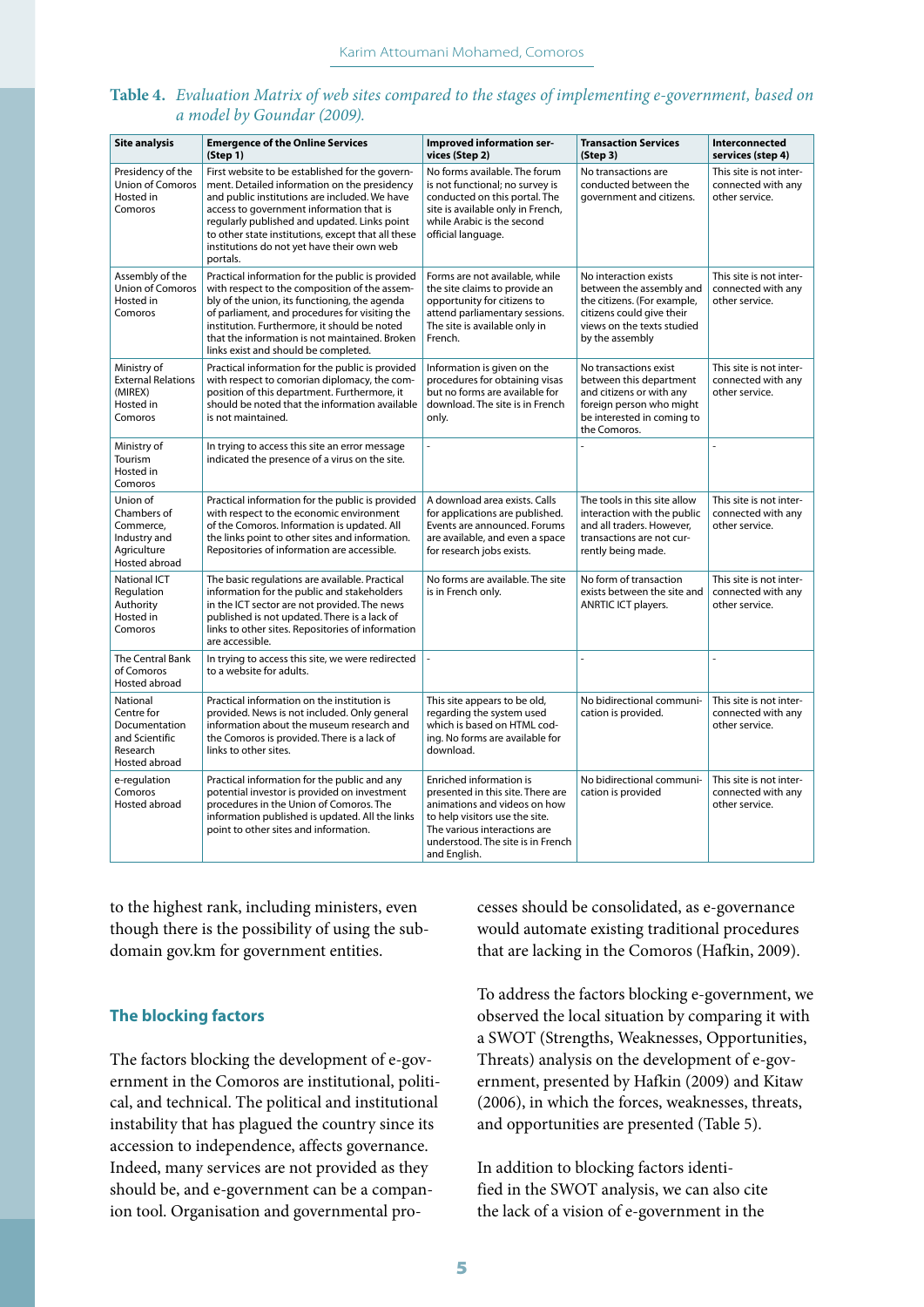|  |  |  | Table 5. SWOT analysis on implementing e-government in the Comoros. |  |
|--|--|--|---------------------------------------------------------------------|--|
|--|--|--|---------------------------------------------------------------------|--|

| <b>Strengths</b><br>- Late adoption of e-government gives the Union of<br>Comoros the opportunity to learn good practices<br>from other advanced countries.<br>- Low rate of illiteracy at 25% (UNDESA, 2010)                                                                                                                                                                                                                                                                                                                          | Weaknesses<br>- Lack of telecommunications infrastructure.<br>- Lack of democratic governance.<br>- Specialized human skills in ICT misused as recruit-<br>ments are done according to regionalism and political<br>affinity and not by skill level.                                                                                                                                                                                                                                          |  |  |  |  |
|----------------------------------------------------------------------------------------------------------------------------------------------------------------------------------------------------------------------------------------------------------------------------------------------------------------------------------------------------------------------------------------------------------------------------------------------------------------------------------------------------------------------------------------|-----------------------------------------------------------------------------------------------------------------------------------------------------------------------------------------------------------------------------------------------------------------------------------------------------------------------------------------------------------------------------------------------------------------------------------------------------------------------------------------------|--|--|--|--|
| Opportunities<br>- Increase the participation of citizens in the processes<br>of democratic governance.<br>- Consolidation of the administration to increase effi-<br>ciency because ICT provides new opportunities.<br>- Stimulate the use of open source software for<br>development.<br>- Promote transparency and reduce corruption by<br>focusing on the availability of information and oppor-<br>tunities to all citizens and businesses.<br>- Arrival of the fibre optics in the country can boost the<br>use of the Internet. | <b>Threats</b><br>- The issues of cybersecurity is to be taken very seri-<br>ously as internet users are afraid of cybercriminality.<br>A safe and secure environment will enable the acces-<br>sion of the largest number of ICT users and therefore<br>potential citizens adhesion to e-government.<br>- Energy issues affecting Comoros are 100% dependent<br>on oil. Now we need to constantly produce electric-<br>ity for the use of ICT, especially in the service of<br>e-government. |  |  |  |  |
| Model developed from Hafkin (2009) and Kitaw (2006).                                                                                                                                                                                                                                                                                                                                                                                                                                                                                   |                                                                                                                                                                                                                                                                                                                                                                                                                                                                                               |  |  |  |  |

Comoros, which translates into the lack of an overall strategy for its implementation.

The websites listed have been created through the initiatives of the ministries and various institutions themselves. All these websites are adopting various charters obliging citizens to adapt to all these interfaces. According to ITU statistics, a Comorian must pay 46.65% of his or her income to access ICTs in general, 685.44% for broadband and 22% to be able to use mobile telephony (ITU, 2010). In the specific context of e-government, infrastructure availability is only meaningful when the population can afford it; otherwise, many websites can be set up for each department, but nobody will access them as it is not affordable to have Internet at home.

# **Conclusion and recommendations**

In this paper, we presented what e-government is and the key services that constitute it. Then we reviewed the classification of the Comoros in the latest survey of UNDESA on the development of e-government. All websites need to be improved to meet public needs by providing assistance to citizens in their relationship with the government. It was observed that there are no transactions or interactions with citizens. The possibility for citizens to consult and send feedback on government policies, programs, and regulations does not exist. Links to forums are available on a few websites, including the government portal, but these forums are not really functional, and online survey tools are also not used.

E-government is simply a tool to support governance; however, in Comoros there are many services that are not delivered as intended. It is necessary to consider recasting the organisation itself and government processes for e-governance in a way that will automate them.

Comoros needs to improve e-government by making effective use of ICT in delivering public services by increasing the online presence of the country. Statistics show that information services are emerging only at 7%, the enhanced information services at 3%, interconnected services at 2%, and transactional services simply do not exist. These figures clearly show that citizens do not interact with the government through ICT; neither do they seek information online that not exist elsewhere. Indeed, not only are there not enough government websites available, but the country lacks ICT infrastructure. Difficult access conditions do not allow for full use of ICT, which is necessary for an effective e- government.

Regulation of the ICT sector needs to be strengthened in order to meet security concerns and for citizens to adhere fully and have confidence in ICT tools and the Internet. Regulation will encourage the use of ICT between departments to ensure that services are produced and provided to the public. The most critical step will be to build a national vision of